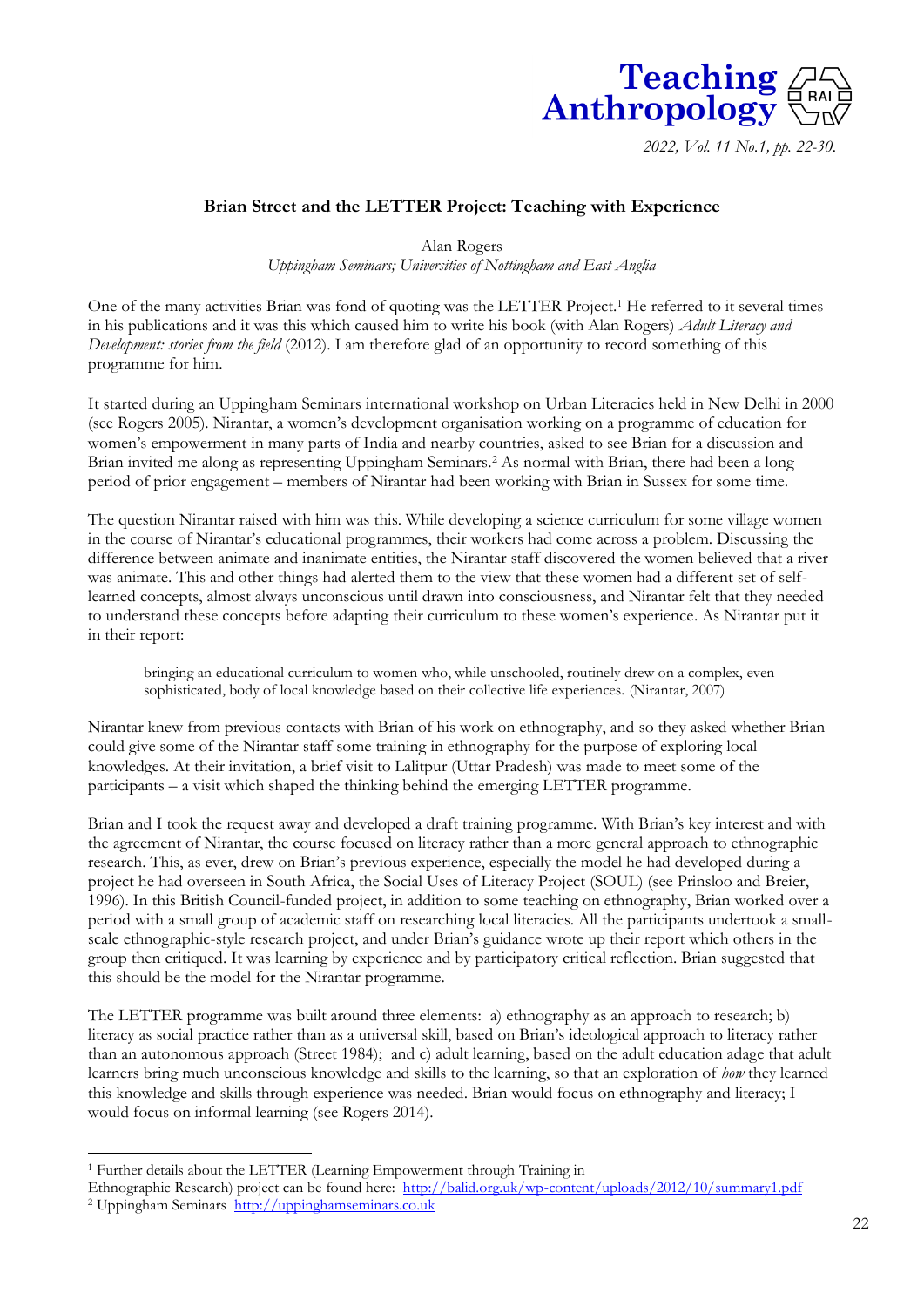The plan was for three one-week workshops with gaps between them, long enough for the participants to engage in their own local project but not too long that the momentum was lost. The first workshop would outline the three components, ethnography, literacy as social practice, and (informal) learning. Built in during each workshop was a one-day field trip either in groups or individually for the participants to look with new eyes at their own contexts and perceive literacy practices for themselves. The second workshop would briefly revisit these three elements but most of the time would be devoted to reports on the local projects and participant critiques. Time would be devoted to writing up, for it was envisaged that some of the participants had not engaged in what they might see as a more academic approach to research for a long time. The third workshop would finalise the written reports after participatory critique and try to work out the implications of these findings for teaching adults.

This was developed between Uppingham Seminars (the partner in this proposed programme) and Nirantar – but then came a problem, funding. Nirantar worked hard at this, as did Uppingham Seminars. It was not until 2005 that Nirantar was able to make an agreement with ASPBAE to include this project in its training programme. on condition that it would be open to other members of ASPBAE than Nirantar staff. We all welcomed this and in the event eight organisations sent staff from different countries of south Asia (Bangladesh, Nepal, Pakistan, as well as India). All was fixed for January 2006.

At the very last moment, a major change had to be made. I had a heart attack and could not go. Brian suggested we see if Dave Baker was available to stand in for me; he lived in Brighton where Brian was located, was likely to be free, and he and Brian had recently worked together on a numeracy ethnography project. Dave promptly agreed – but it meant one major change; instead of informal learning, he would contribute from his own expertise some teaching on numeracy as social practice. Because of the short notice, the informal learning element would need to be made during the second workshop, not the first.

What we did not envisage was the enthusiasm which the participants of the workshops showed for the numeracy element. This was due in large part to Dave Baker's lively teaching but also to the fact that – when looking at the local scene – numeracy practices could be seen more clearly than literacy (shop payments, time, work-related activities etc). The contrast between (for example) local measures in the market and the standardised measures being taught to adults in the adult literacy classrooms (kilos and metres etc) was very clear and one which many of the participants navigated frequently in their daily lives (see Brian's work in this area in, for example, Yakusawa et al 2018). And it was also clear that the existing teaching of numeracy during the standardised adult literacy classes was only related to the formal numeracy, not the everyday informal numeracy practices.

We all know that non-literate adults calculate and use maths in their daily lives, but how and in what ways? But when it comes to teaching numeracy, such knowledge is ignored and what ensues is a decontextualised transfer of technical skills, which adult learners often do not use in their everyday lives. (Nirantar Report, 2007)

The first workshop took place in Delhi in January 2006 facilitated by Brian and Dave Baker with help from Nirantar staff. It dealt with ethnography as a research approach, and literacy and numeracy as situated social practices. During the workshop, the participants went out for a day looking at different activities (one for example talked to taxi drivers about their literacy and numeracy practices). The kind of local project each of them could engage in when at home was discussed, first with Brian and Dave and then by the whole group.



*Figure 1: India workshop 1, 2006 (copyright Nirantar)*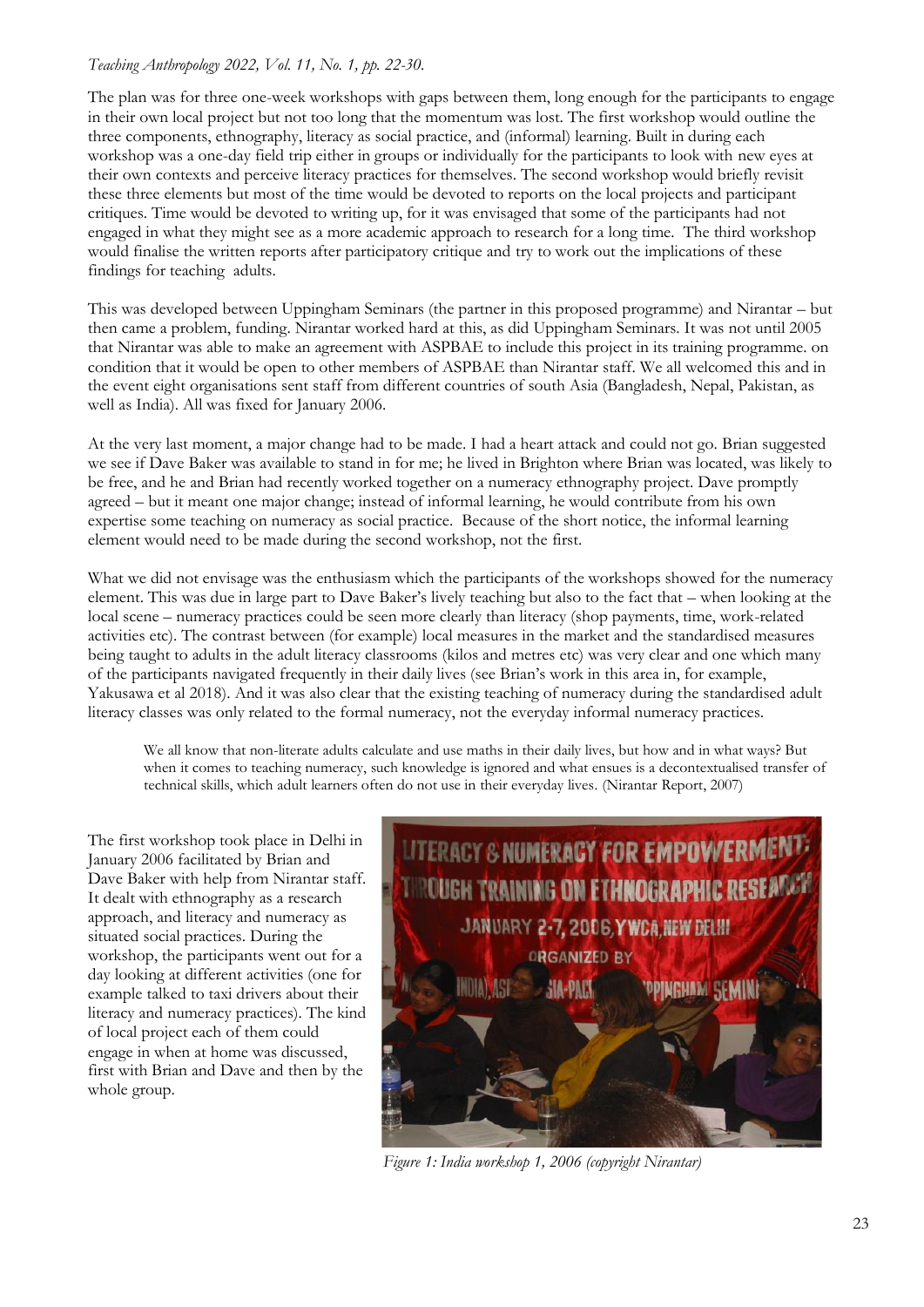Between January and August 2006, the participants went home and engaged on a small-scale ethnographic style project. They reassembled in August 2006 and once again Dave Baker was pressed into service; a lengthy paper about learning, formal and informal, was sent to the workshop and formed the basis of a group discussion. This second workshop focussed on discussing the results of the research projects into local literacy and numeracy practices (both the methodologies and the findings) with a view to using these findings to develop for each participant some locally relevant teaching-learning materials based on the project reports. It was intended that this would form their main activity between the second workshop and the third. But unfortunately, funds ran out and there was no third workshop.

The range of research projects was wide and Brian and Dave monitored them all. A study of a particular literacy environment in Uttar Pradesh, India; local games in Bangladesh; numeracy and skills training in Nepal; literacy in the slums of Jaipur; local examples of numeracy practices in Andhra Pradesh, India; and the reconciliation of local weights and measures in a local market with standardised measures, again from India. These were the ones written up and included in the final report which Nirantar produced (see Nirantar 2007) and which is intended to serve others as a guide to this approach to planning adult literacy teaching programmes.

# **Ethiopia and Uganda**

Engaged on a different project in Ethiopia, Uppingham Seminars found themselves working with Alemayehu Gebre, at that time employed by ANFEAE (the Adult and Non-Formal Education Association of Ethiopia). He was most interested in the LETTER programme and, through his contacts with both DVV<sup>3</sup> and PACT<sup>4</sup> in Ethiopia, obtained funding for a three-workshop programme as a joint venture between PACT, ANFEAE and Uppingham Seminars. This ran from September 2007 to May 2008. This time the programme was able to have three workshops held in different locations in the country with intervals for home research projects. The team included Brian and Dave Baker and we brought in Dr George Openjuru from Uganda to work on the project. Dr Rafat Nabi from Pakistan, who had worked recently with Brian and Uppingham Seminars on an ethnographic-style research project in Pakistan into 'hidden literacies' (i.e. the more or less unconscious uses of literacy by persons claiming to be 'illiterate') (see Nabi et al 2009), attended the programme. We were also able to bring Malini Ghose from Nirantar to link this project with the earlier one. Once again, a publication was aimed at sharing the literacy as social practice and ethnographic approaches with others in Ethiopia (see Gebre et al 2009).

George Openjuru then took the project to Uganda funded by the British Council (2010 to 2012). It became much more elaborate. Four workshops were held, a final one aimed at dissemination of the findings and the approach to a wider audience in the country; it was also combined with a separate workshop run by Elda Lyster from South Africa on writing 'easy readers' for beginner adult literacy learners – a theme which did not blend easily with a literacy as social practice approach but which appealed to many of the participants. There were also – for logistic reasons – large gaps between the workshops, so that the participants in each workshop were not always the same. Once again there was a publication – made available like the others on-line (see Openjuru et al 2016). Details of the LETTER approach can best be seen in these three publications.

Several other approaches for the LETTER programme were discussed (for example in Tanzania, South Africa and Kenya); Brian was keen for these to take place, but they did not materialise; more recently, there has been an approach from a group working in Argentina.

## **Brian Street and Teaching**

Brian participated in each of these three events fully. He did a large part of the teaching in the workshops on ethnography and literacy but tribute must be made to the others who also taught, especially Dave Baker for his great enthusiasm and commitment. But the focus here is on Brian Street as a teacher in the LETTER programme.

<sup>3</sup> DDV International is the Institute for International Cooperation of the Deutscher Volkshochschul-Verband e.V. (DVV), the German Adult Education Association:<https://www.dvv-international.de/en/worldwide/africa/east-africa/ethiopia> <sup>4</sup> PACT:<https://www.pactworld.org/country/ethiopia>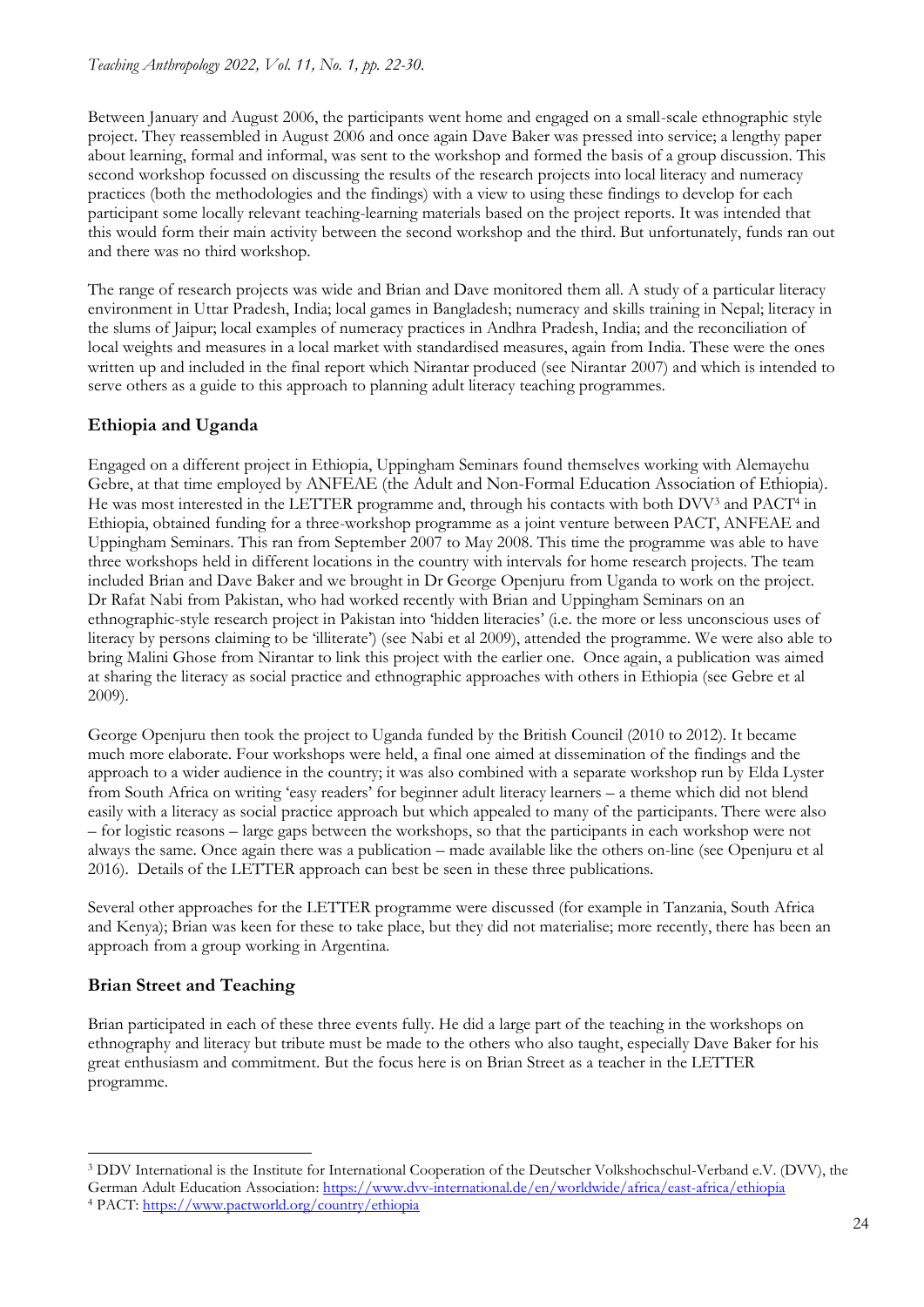Brian drew up the balanced curriculum of literacy (and it was his suggestion that numeracy was brought in), ethnography and informal learning. He taught a good deal directly face to face, though in an informal manner, using drawings on a flip chart and other illustrative material. His teaching was deeply practical, he encouraged active learning – for example, by the use of photographs which were intensively analysed. Reflexivity was a key theme – mainly in group discussions. Brian was not always easy to understand when explaining concepts apart from instances but he used many examples and analogies. Many of the participants had difficulty mastering the difference between literacy as social practice and literacy as universal taught skill as they had learned it in school. Brian time and again patiently explained what he meant by an ideological approach (he sometimes admitted this was not an ideal word for the concept but nothing else seemed to fit). He realised that many participants (few of whom were from academic institutions, but mostly government and NGO employees) found the concepts of literacy events and practices difficult. This was, I believe, because he saw the concepts so clearly himself and thus perhaps found it difficult to see how others could not see them equally clearly. So this subject was repeated, sometimes several times. Brian was nothing if not patient in his teaching relationships. But he was also rigorous in his standards: he provided copious reading materials in bulk and left spaces in the timetable for reading these and on occasion discussing some of them.

On the other hand, his teaching on ethnography was more immediately effective, although many participants still saw it as a set of tools to be applied rather than the complete change of perspective which Brian emphasised; he wanted an ethnographic frame of mind rather than a mechanical application of ethnographic methods. His key tool for his approach to teaching ethnography was the memorable story of the turtle and the fish which all participants took away and many used for themselves (see LETTER publications for this) – a device he used effectively to explain issues such as insider and outsider, distance and proximity, and especially the language needed to convey descriptions of one culture to another. Above all, he used photographs – his was a concrete ethnography, not based on generalisations. He would, for example, show a scene and ask: 'what is going on here at this time?' It was practical, immediate, developing new ways of looking at the localised context, trying to see the global in the local, while also trying to avoid over-generalising.



*Figure 2: Exploring the literacy environment Uganda*

But his best work was done very informally – indeed I believe he taught most when walking. He was constantly on the prowl, looking out for things in the immediate context which caught his eye and persuading the participants to reflect on them, to critique what they saw. He even drew attention to what was **not** there – in Uganda, walking along a road, he and his colleagues came to some large ornate gates with one very small and inaccessible notice – and rather than passing it by, Brian asked them all to try to say "what was going on" (his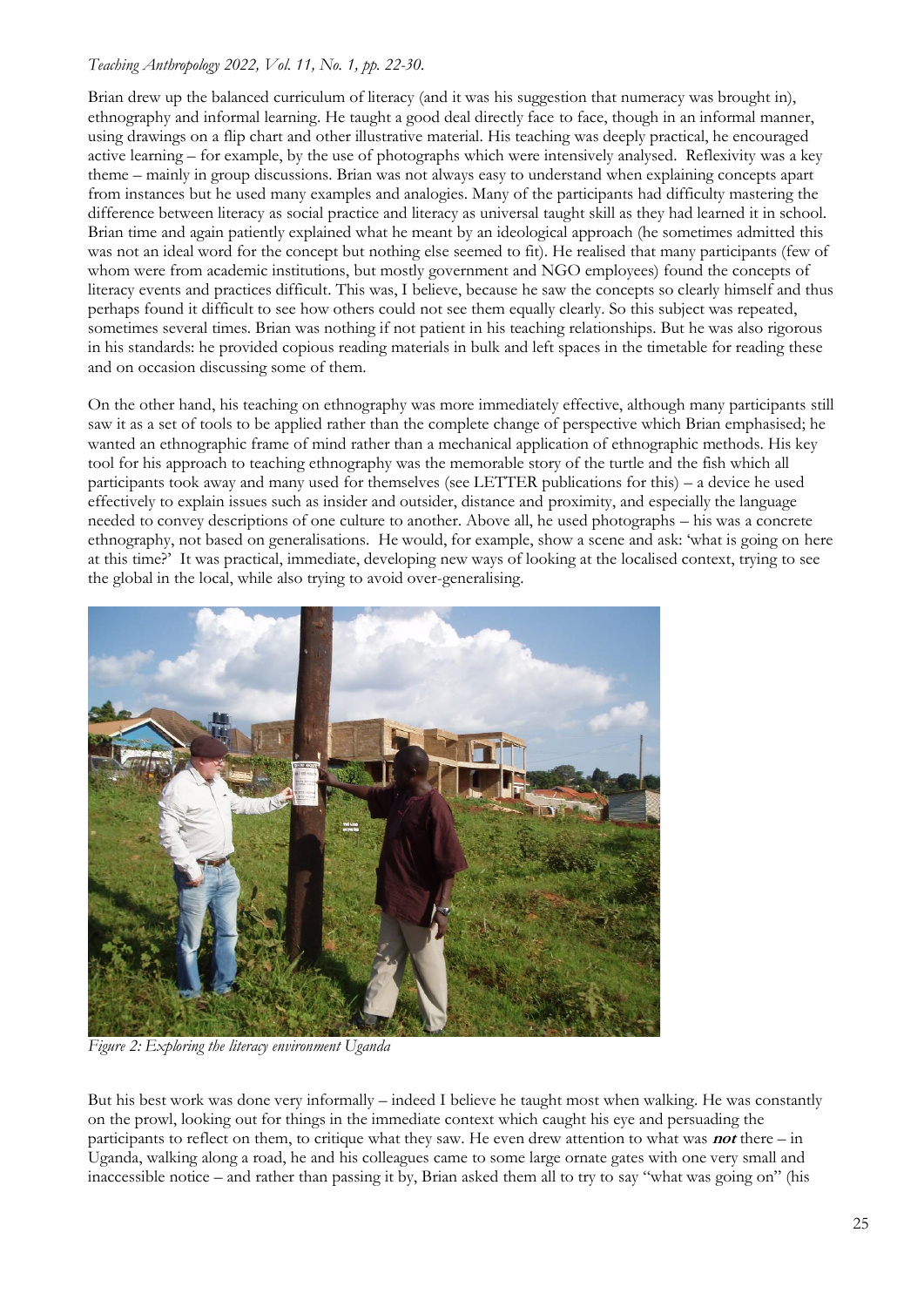favourite saying) – in this case, what messages did the owner wish to convey to those who passed by or who came to visit him or her.



*Figure 3: Gates with inaccessible notice: what messages does this send to visitors and passers-by? Uganda*

And he taught also in his lively social life – sitting in the evening around a table with a bottle (or two) and lots of glasses; random discussions from which those who participated took away what they needed or found interesting.



*Figure 4: Debriefing after workshop Uganda*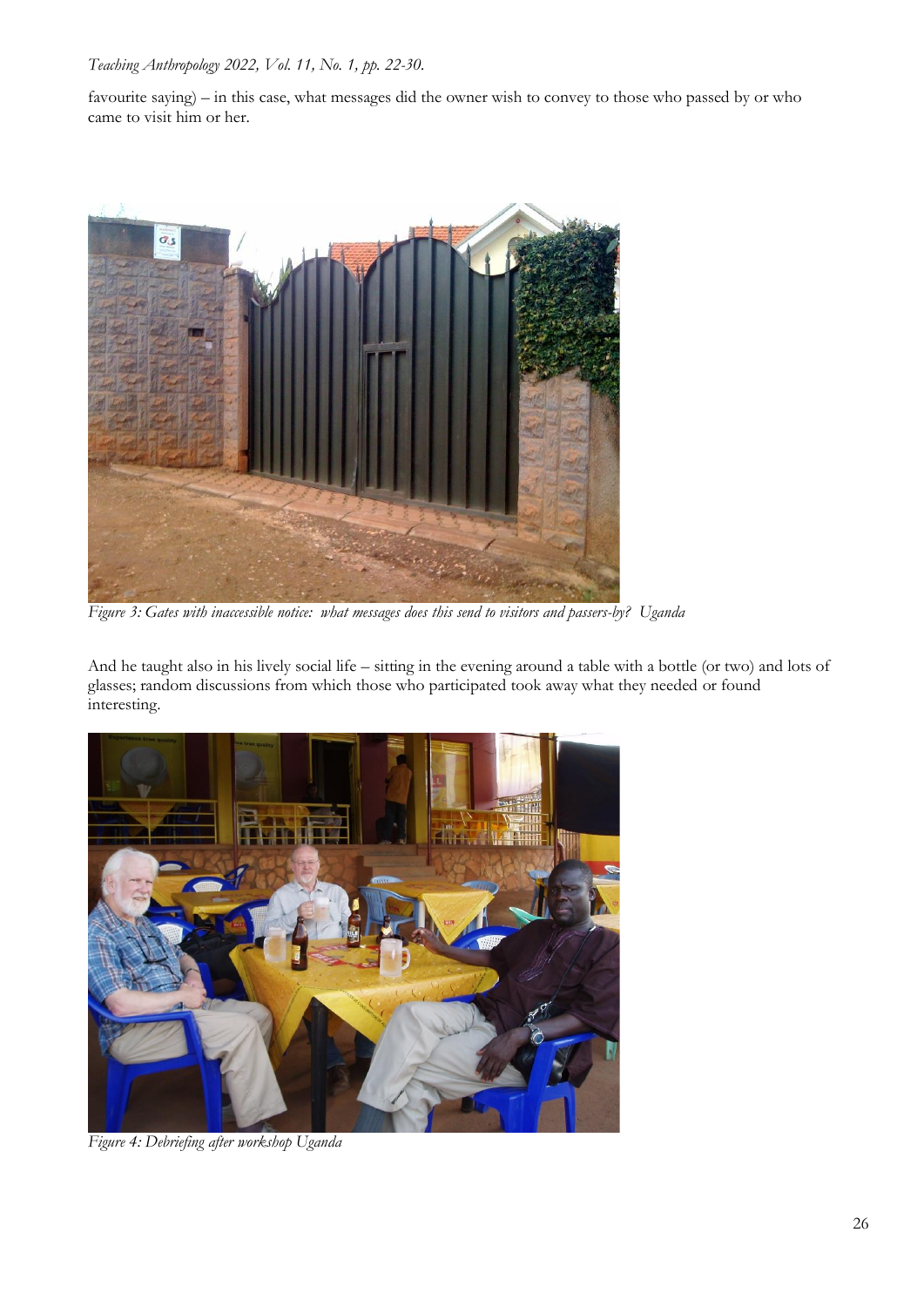Everything he did was participatory in the true sense - he opened himself up to those he met. He wanted them to discover for themselves by critical reflection the concerns they were discussing – and that, I think, was the cause of the problem with literacy events and literacy practices: the participants wanted him to tell them what these were; Brian wanted them to work it out for themselves from their own studies in a Socratic way.



*Figure 5: Leaving them to it – workshop Uganda*

For throughout all his teaching, he insisted on this practical element - reading and critiquing the texts; above all going out singly or in small groups to look 'at what is going on' and trying to explain it in literacy (and numeracy) terms. All the participants in each workshop spent either one full day or half a day out in the neighbourhood of the training centre and reported back (with photographs, if possible) to the full group for discussion. There was much peer learning in Brian's teaching portfolio – it did not all come from the 'great authority'. He was very humble in his approach to the participants as well to the other resource persons.



*Figure 6: Brian in a group visit to a synagogue Ethiopia (copyright Elemayehu Gebre, permission received)*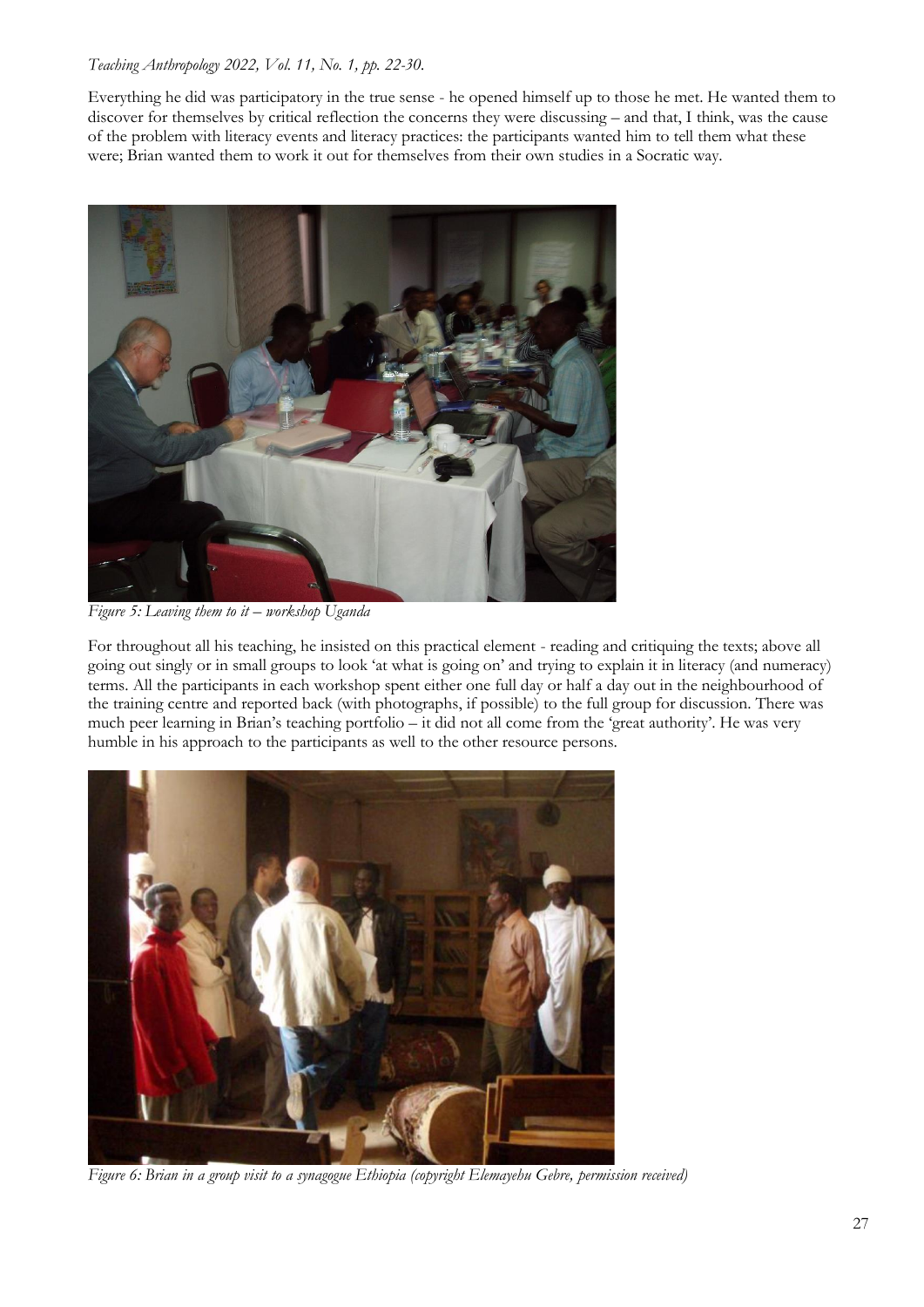Brian loved to learn while he was teaching – constantly asking questions, trying out new scripts (learning to write his own name in devanagari script, for example); encountering new situations. He frequently said that the best thing about his involvement in the LETTER project was that he was always meeting new people in new situations and learning new things.



*Figure 7: Brian writing his name in Devanagari script (copyright Nirantar)*



*Figure 8: Taking the bull by the horns – warily.*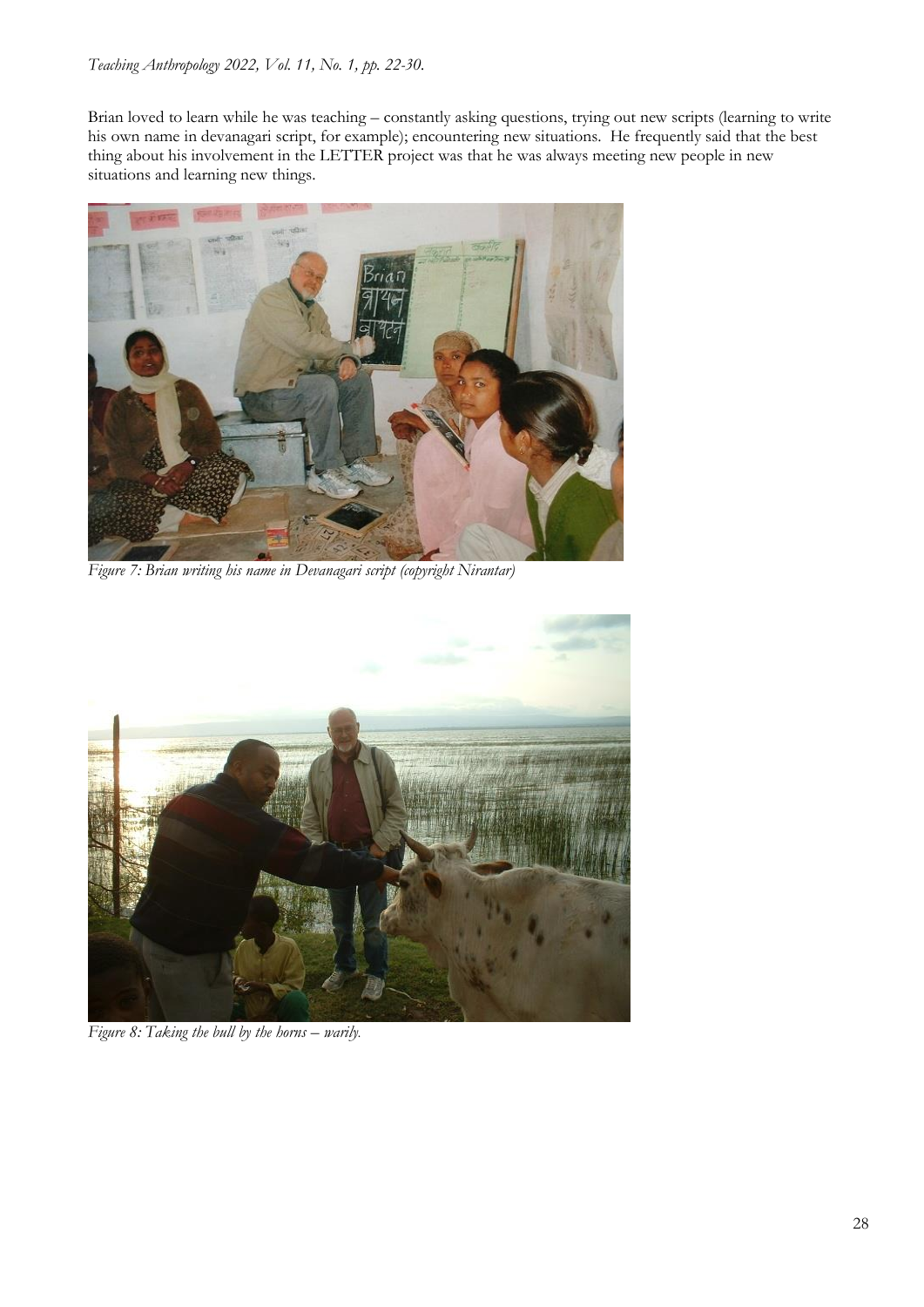

*Figure 9: Hands-off teaching; hands-on learning, Ethiopia.*

Brian's approach to teaching on the LETTER project was one of building relationships – between himself (and the other resource persons) and the individual participant and also between the participants themselves. Learning by doing (rather than listening) was supplemented by learning by sharing. Brian's personal commitment to his subject and to his students was whole-hearted and it showed.

Brian was mostly concerned with undergraduate and graduate students but in LETTER many participants had little or no formal education but much experience. Brian adapted to this new group of learners quickly, patiently reiterating key points and encouraging them to value their experience and to try to solve their own questions by reflecting critically on that experience.

#### **Disclosure statement**

No potential conflict of interest was reported by the authors. All the photographs are copyright Alan Rogers except as listed

#### **References**

- Gebre, A, H., Rogers, A., Street B. V., and Openjuru G. O., (2009). *Everyday Literacies in Africa: Ethnographic Studies of Literacy and Numeracy Practices in Ethiopia.* Kampala: Fountains Press. Available at: <http://www.balid.org.uk/wp-content/uploads/2012/12/Ethiopia-whole-book-knj.pdf>
- LETTER Project. (n.d) <http://balid.org.uk/wp-content/uploads/2012/10/summary1.pdf>
- Nabi, R, Rogers A. and Street, B. V. (2009) *Hidden Literacies: ethnographic studies of literacy and numeracy practices* Bury St Edmunds: Uppingham Press. available at [http://www.balid.org.uk/wp](http://www.balid.org.uk/wp-content/uploads/2012/12/HiddenLiteracies_all_02.pdf)[content/uploads/2012/12/HiddenLiteracies\\_all\\_02.pdf](http://www.balid.org.uk/wp-content/uploads/2012/12/HiddenLiteracies_all_02.pdf)
- Nirantar, 2007. *Exploring the Everyday: ethnographic approaches to literacy and numeracy,* available on: <http://www.nirantar.net/uploads/files/Part1.pdf> <http://www.nirantar.net/uploads/files/part2.pdf> <http://www.nirantar.net/uploads/files/part3.pdf>
- Openjuru G., Baker D., Rogers A. and Street B. V., (2016). *Exploring Adult Literacy and Numeracy Practices: ethnographic case studies from Uganda***.** Uppingham Press. Available at: <http://www.uppinghamseminars.co.uk/Exploring%20Adult%20Literacy.pdf>